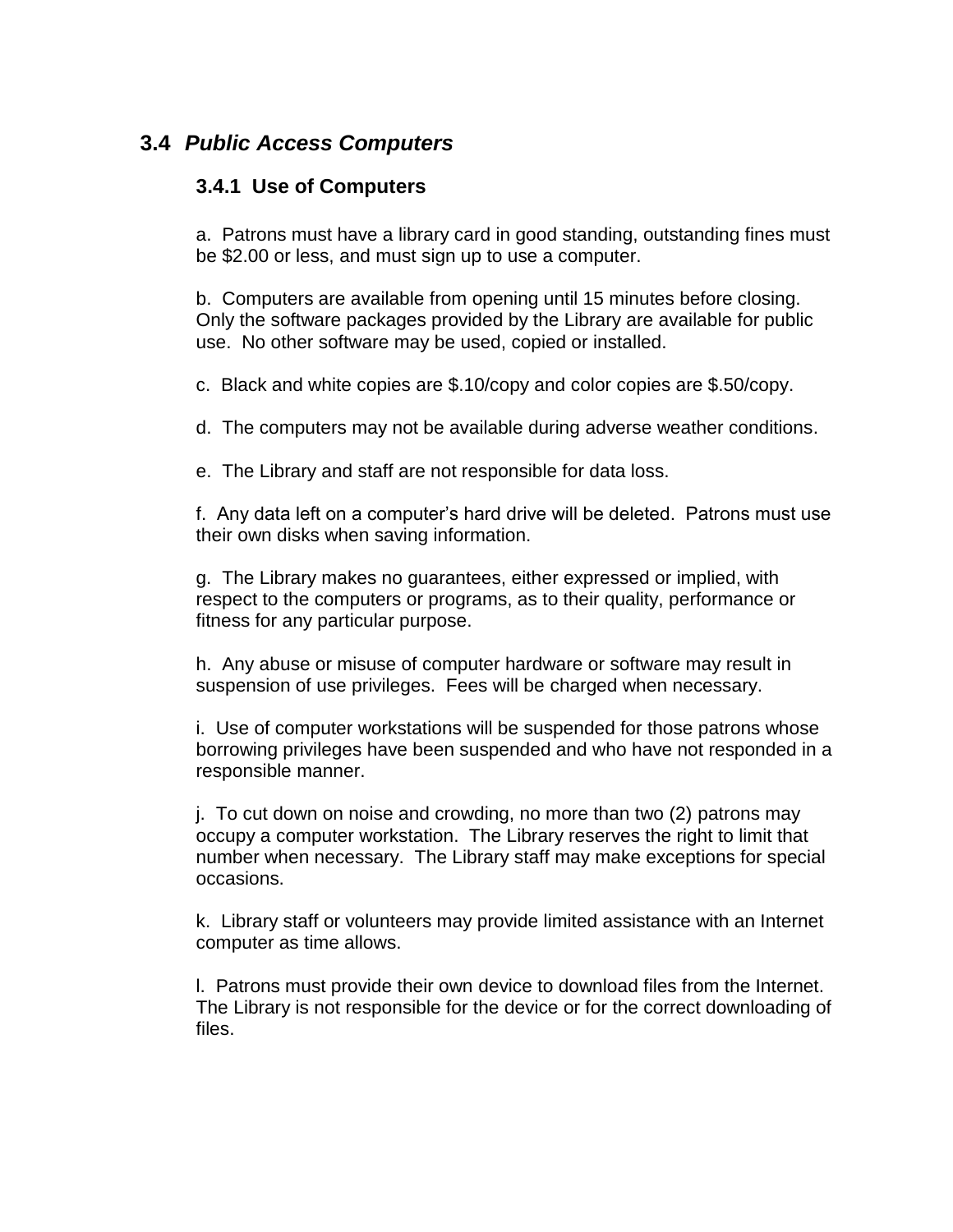## **3.5** *Internet Access*

### **3.5.1 Access to Information**

- a. Not all sources provide complete, accurate or current information. The Library has no control over, and will not be accountable for, information and graphics accessed through the Internet. Patrons access the Internet at their own risk. Patrons are encouraged to evaluate information carefully and check additional sources where appropriate.
- b. Web based e-mail accounts through a commercial provider or educational institution may be accessed. The individual accessing the account is responsible for knowing how to access the account from Library workstations. The Library is not responsible for lost or accessed e-mail.
- c. As required by the Code of Virginia 42.1-36.1, the Library has implemented software filtering on all its public Internet-accessible computer terminals. The Library cannot and does not guarantee that the filtering software will block all access to obscenity as defined in the Code of Virginia 18.2-372, child pornography as defined in 18.2-374.1:1, or material deemed harmful to juveniles as defined in 18.2-390. Nor can the Library guarantee that the filtering software will not restrict access to sites that may have legitimate research or other value. In order to address the over-blocking problem, patrons 18 or over may request staff members designated by the Director to disable or otherwise bypass the filter to enable access for bona fide research or other lawful purposes.
- d. Ethernet ports are not available for patron use.

## **3.5.2 Wireless Access**

a. By using the Library's wireless access, you agree to abide by the Library's Internet Access Policy.

b. Printing is not available using the Library's wireless connection.

c. Library staff will not physically handle patron wireless devices during the troubleshooting process.

d. The Library cannot guarantee wireless access capabilities.

e. The Library assumes no responsibility for the safety of equipment, or configurations, security, or loss of data files resulting from connection to the Library's network.

f. The wireless network is filtered.